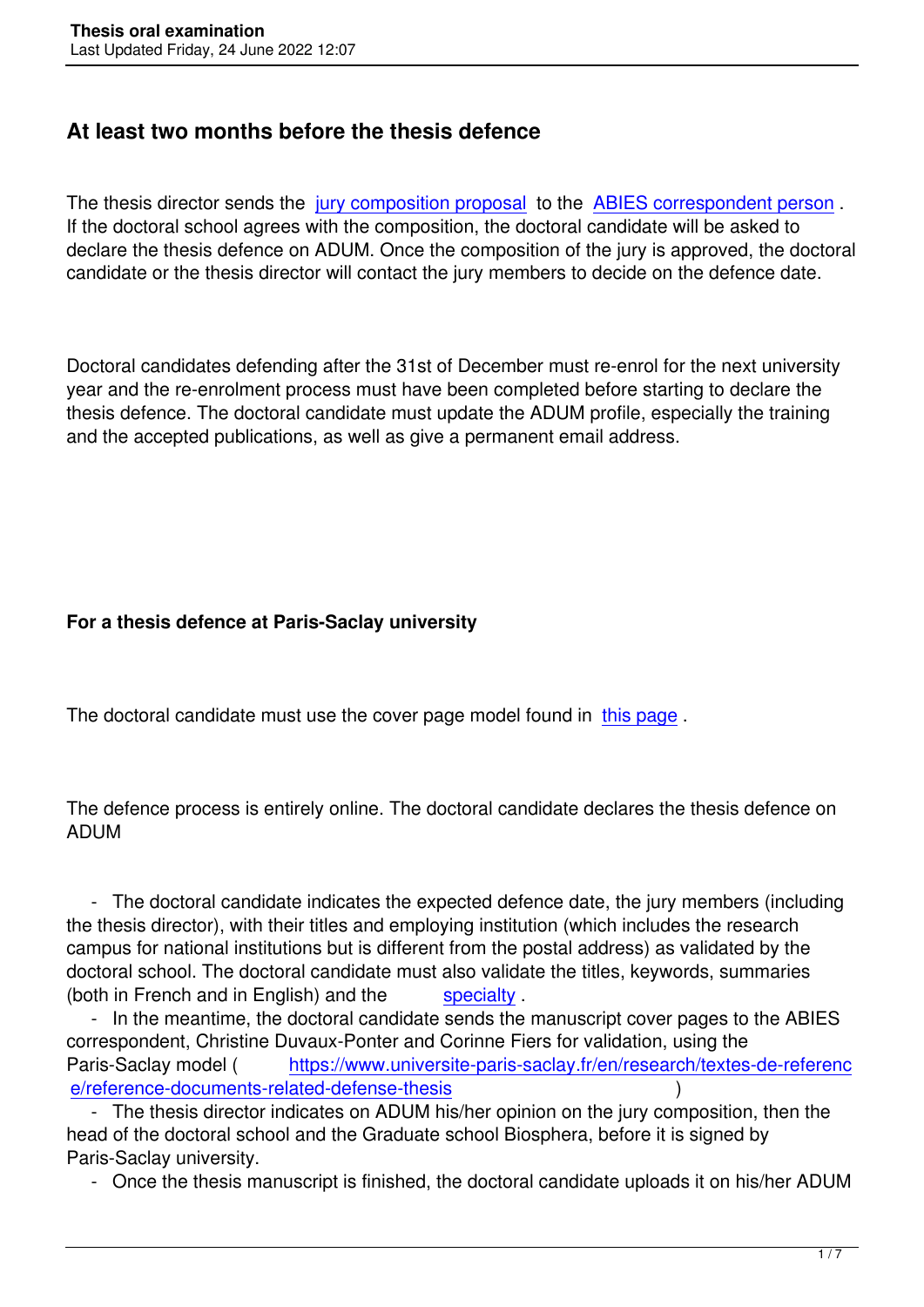profile after ensuring it passes the FACILE test (https://facile.cines.fr/?media=HTML).

 - Thesis reviewers will receive by email the official letter designating them as reviewers, including a link to the electronic version of the thesis and a link to submit their report, with the doctoral candidate and the thesis director in copy.

 - The doctoral candidate will directly discuss with t[he jury members about the need to](https://facile.cines.fr/?media=HTML) send or not a hard copy of the manuscript.

 - Jury members will be sent the convocation letter under the condition of the defence authorization, and will receive a link to the thesis electronic version with the doctoral candidate and the thesis director in copy.

Once the 1st manuscript deposit has been checked and the official request for the report sent, the doctoral candidate will be contacted by AgroParisTech for the thesis submission.

### **For a thesis defence at AgroParisTech**

The doctoral candidate must use the cover pages model found in here

The doctoral candidate declares his/her thesis defence on ADUM

 - The doctoral candidate indicates the expected defence date, the jury members (including the thesis director), with their titles and employing institution (which includes the research campus for national institutions but is different from the postal address) as validated by the doctoral school. The doctoral candidate must also validate the titles, keywords, summaries (both in French and in English) and the specialty he will graduate in.

 - The doctoral candidate prints the "Jury composition" form, the thesis director signs it and forwards it to the doctoral school direction for validation, then the head of doctoral training (Christine Duvaux-Ponter) validates it.

 - In the meantime, the doctoral candidate [sends the](images/telechargement/ABIES_Extrait_Reglement_Interieur_avril22.pdf) manuscript cover pages to the ABIES correspondent, Christine Duvaux-Ponter and Corinne Fiers for validation using the model ( http://www2.agroparistech.fr/abies/index.php/en/phd-student/documents-to-download )

 [- Once the thesis manuscript is finished, the doctoral candidate uploads it on his/h](index.php/en/phd-student/documents-to-download)er ADUM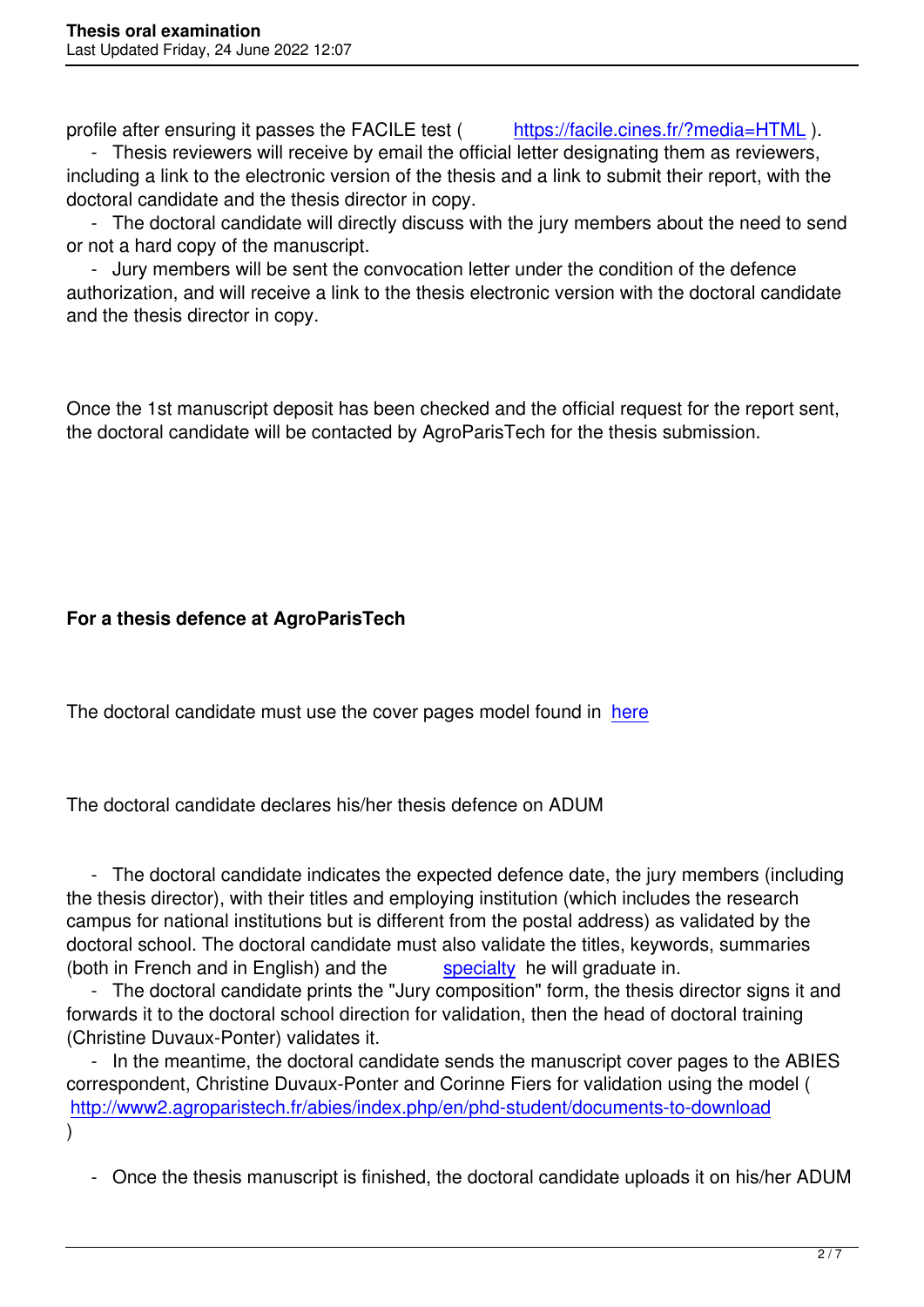profile after ensuring it passes the FACILE test (https://facile.cines.fr/?media=HTML). He/she also needs to send it by email to the reviewers and jury members. He/she will directly discuss with the jury members about the need to send or not a hard copy of the manuscript

 - The reviewers will directly receive by email the l[etter designating them as reviewers,](https://facile.cines.fr/?media=HTML) as well as the report template.

Once the 1st ma[nuscript deposit](images/telechargement/modele_RAPPORT_fr_angl_APT_juin22.doc) has been checked and the official request for the report sent, the doctoral candidate will be contacted by AgroParisTech for the thesis submission.

### **Three weeks before the thesis defence**

### **For a thesis defence at Paris-Saclay university**

- Reviewers upload their report on ADUM using the link sent to them

 - The thesis director gives his/her opinion about the thesis defence on his/her own ADUM profile, followed by the head of the doctoral school, then the Graduate School Biosphera will validate it and the University Paris-Saclay will authorize the thesis defence

- Invitations will be sent by email to all jury members

 - The doctoral candidate must download the minutes (PV, Procès Verbal) and defence report models on his/her ADUM profile and send them to his/her thesis director. These documents must be given to the president of the jury on the day of the defence.

 - In the case of a fully or partial remote thesis defence, the doctoral candidate must contact as soon as possible his/her ABIES correspondent to ensure all the conditions are met, and needs to use the document from Paris-Saclay about virtual defences https://www.universi te-paris-saclay.fr/sites/default/files/media/2020-12/note\_sur\_la\_visio\_fr\_0.pdf

### **For a thesis defence at AgroParisTech**

 - The reviewers send their reports to the doctoral school. These reports will be forwarded to the doctoral candidate and the thesis director

 - The doctoral candidate prints and sends the "Defence authorization" to his/her thesis director who signs it and sends it to the head of the doctoral school who will sign it and forward it to Christine Duvaux-Ponter, director of AgroParisTech doctoral training who will authorize the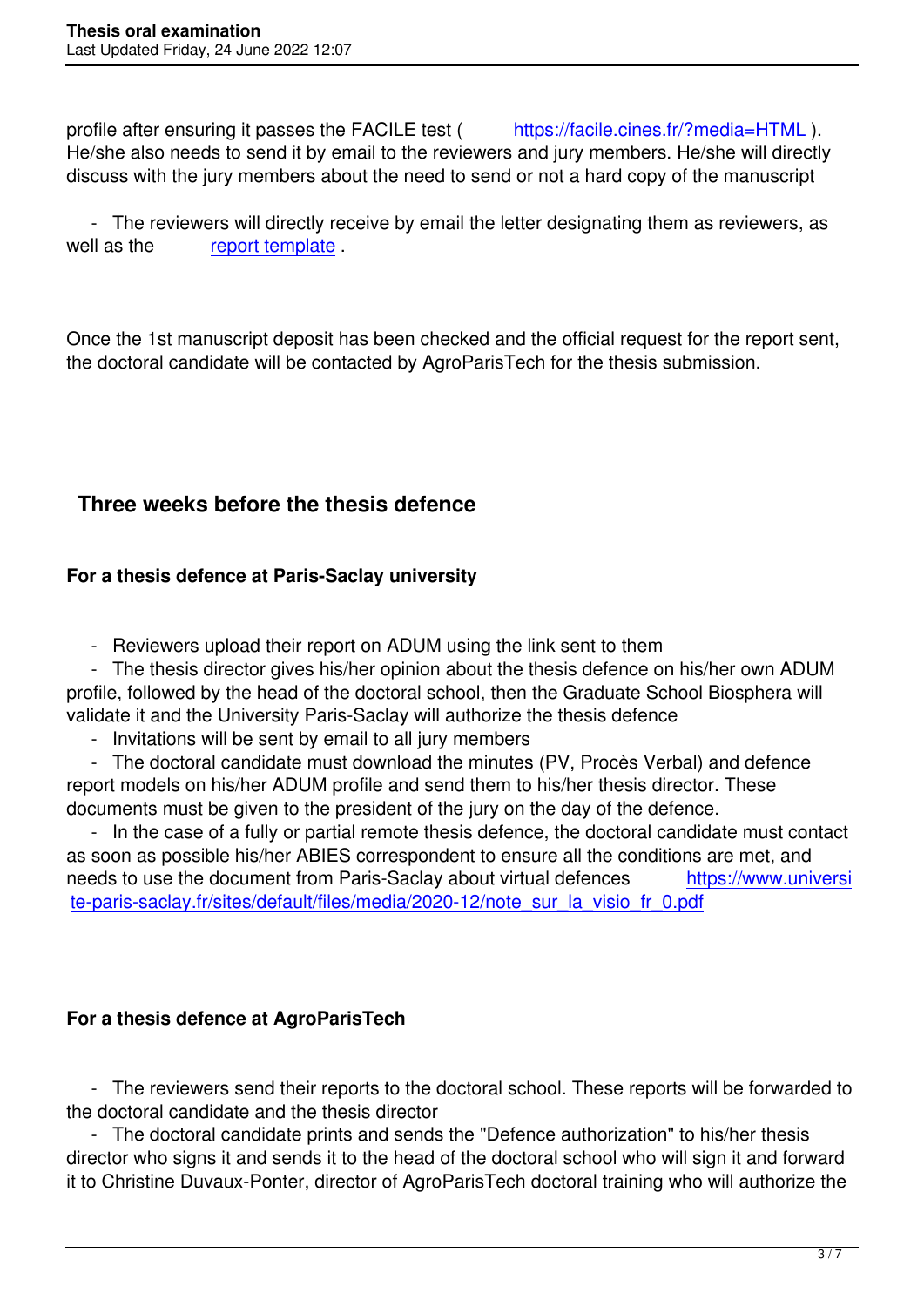thesis defence based on the reports of the reviewers.

 - The official invitation will be sent to all jury members and the thesis director will receive the minutes (PV, Procès Verbal) and defence report models to forward them to the jury president at the beginning of the defence.

 - In the case of a fully or partial remote thesis defence, the doctoral candidate must contact as soon as possible his/her ABIES correspondent to ensure all the conditions are met.

# **Some rules about the thesis defence**

### **Jury Composition**

Reviewers must:

 - Have the HDR (habilitation à diriger des recherches), or provide a curriculum including their publications and their thesis supervisions if they are foreigners and do not have a professor equivalence.

 - Be external to the doctoral school ABIES and to the institution awarding the doctoral degree

- Have no publication co-authored with the doctoral candidate

- Be external to the individual monitoring committee

The jury is composed of

- 4 to 8 members (including the thesis director)

 - At least 50% of members external to the doctoral school and the institution awarding the doctoral degree

 - At least 50% of professors or equivalent (only Research directors from EPST (National research and technic institutions such as INRAE or CNRS) have direct equivalence)

 - Strictly less than 50% of the members must have been involved at some point in the thesis project (supervision, individual monitoring committee)

The thesis director participates in the jury but must not be involved in the decision. Therefore, the thesis director does not sign the PV.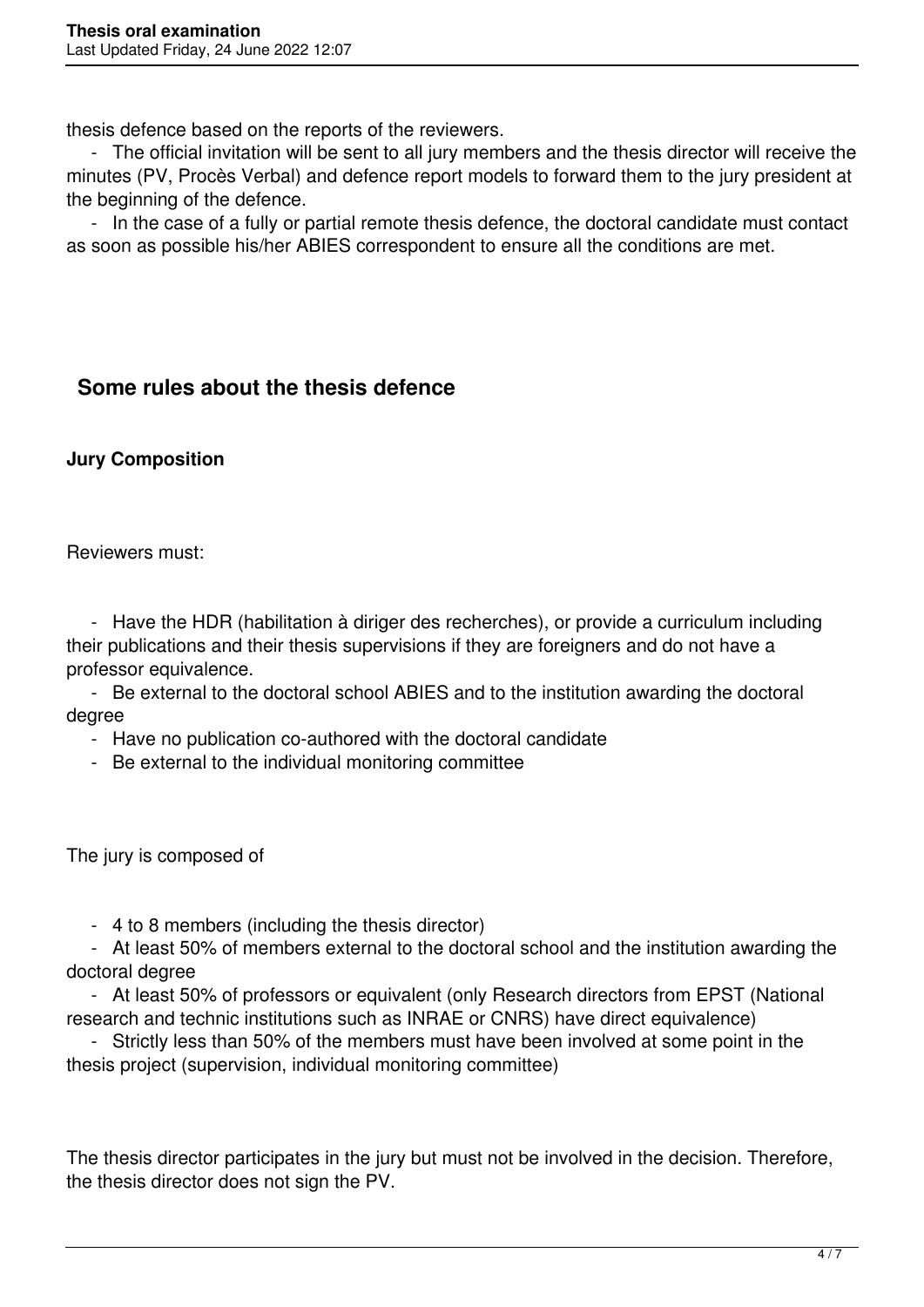# **On the day of the thesis defence**

Jury members nominate a president. If one of the jury members cannot participate at the last minute, the president ensures that the jury composition is still valid and otherwise postpones the defence.

The president must be Professor or equivalent. HDR is not enough for professor equivalence, thus a Maître de Conférences or a Chargé de Recherche with HDR cannot be president. The thesis director and the supervisors cannot be president. The "procès-verbal de soutenance" (PV, defence minutes) is not signed by the thesis director.

The president writes a thesis defence report that is signed by all jury members, including the thesis director and the co-director.

Invited members can ask questions during the thesis defence but cannot take part in the deliberation and do not sign the documents.

### **Minutes and defence report**

### **For Paris-Saclay University**

The thesis director or the president collects the signed documents and the proxies (for a remote defence) and

- Sends them by email to AgroParisTech doctoral studies direction

 - Sends the original paperwork by post to the Maison du Doctorat-Université Paris-Saclay - Documents de soutenance - ENS Paris-Saclay 4 avenue des sciences 91190 Gif-Sur-Yvette

### **For AgroParisTech**

The thesis director or the president collects the signed documents and the proxies (for a remote defence) and sends them to AgroPArisTech doctoral studies direction by email and by post (Direction des Formations doctorales d'AgroParisTech 19 avenue du Maine 75732 PARIS cedex 15)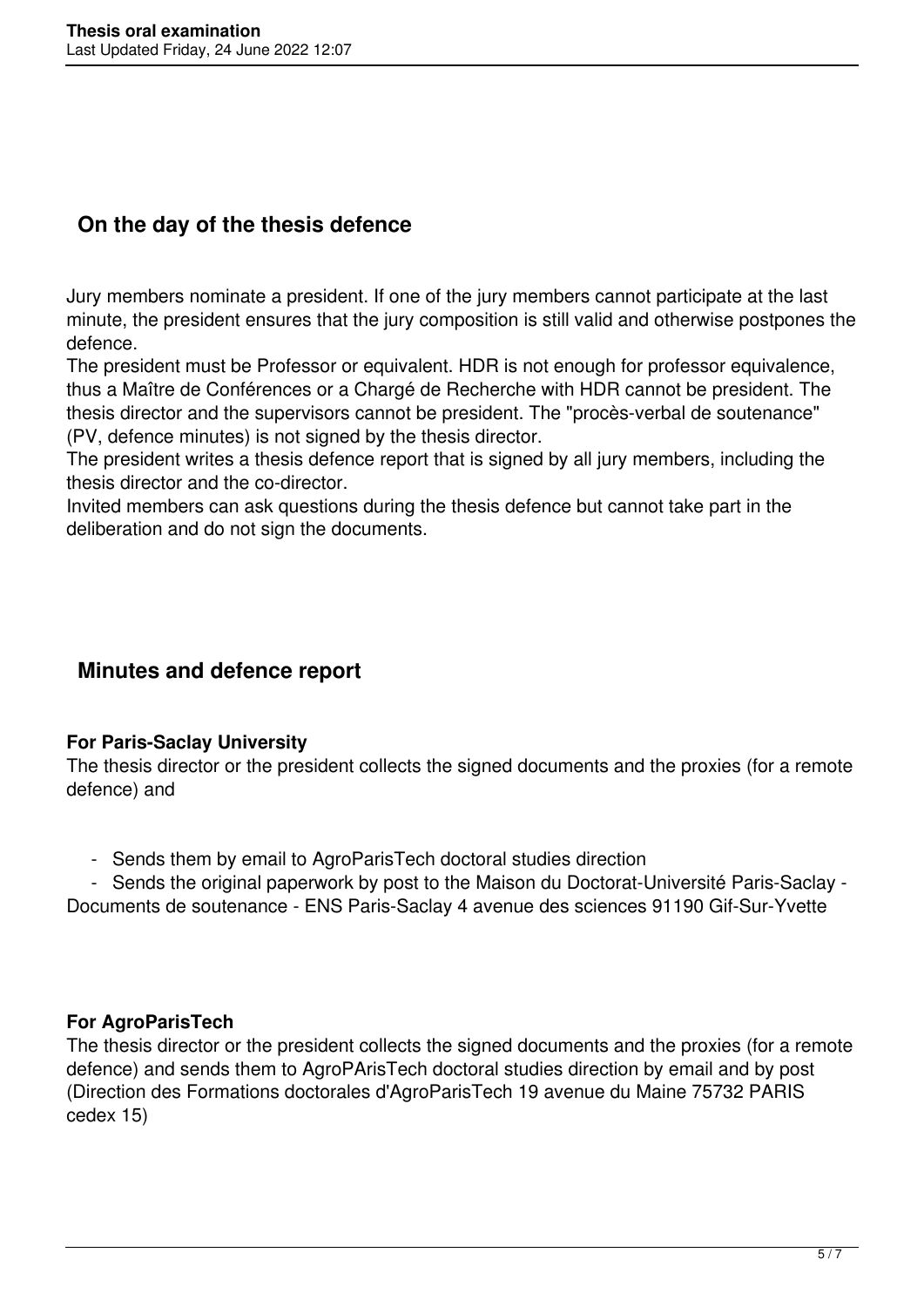# **After the thesis defence**

Within THREE MONTHS, the doctor must modify the manuscript as requested by the jury members and add the president and the NNT number on his/her thesis manuscript cover page. If the thesis is written in English, he/she must add a substantial summary in French (less than 15 pages). He/she then uploads his/her manuscript on ADUM (second submission).

#### **Documents and forms to be sent or uploaded on Adum:**

### **For Paris-Saclay University on his/her ADUM personal account**

- Request to produce the diploma
- Legal deposit and thesis diffusion conditions

### **For AgroParisTech, by email to the doctoral school**

- Contract to authorize the institution to communicate an electronic thesis
- Certificate to comply with the image rights.

If the submission is correctly fulfilled, the diploma production and the thesis dissemination can be rapidly done. No success certificate or diploma will be delivered without the second submission.

### **After the thesis**

About 90 thesis are defended each year at ABIES. An individual follow-up is done every year and up to five years after the thesis defence. Doctors are requested to update their ADUM profile with their professional activities during 5 years after their PhD awarding.